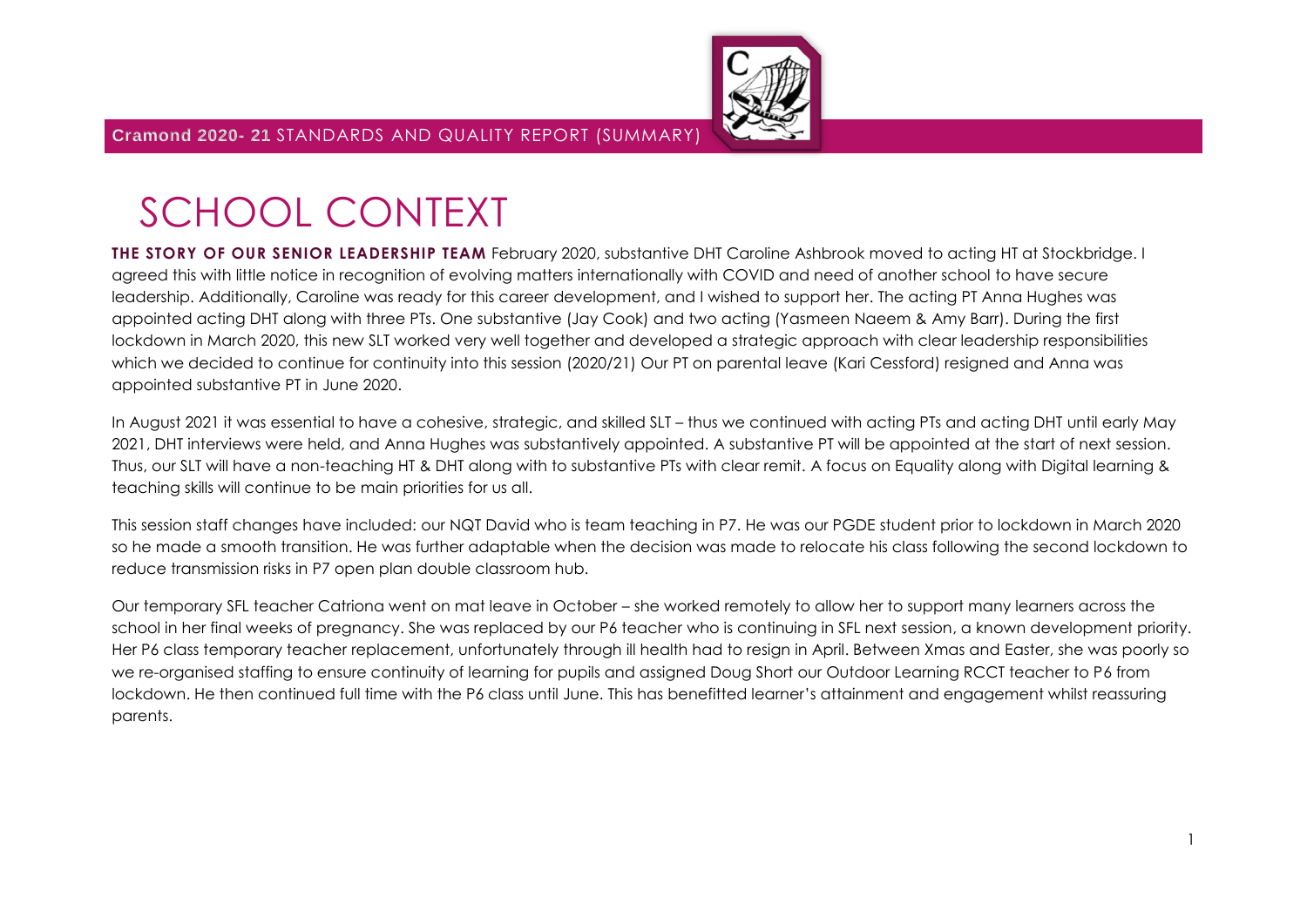#### **STAFF HEALTH & WELLBEING**

An overarching priority of all is monitoring and supporting staff HWB along with pupils and families. The SLT agreed level learning leads for teams to include pastoral wellbeing with regular formal and informal check ins. There was a risk with staff feeling isolated with COVID restrictions both within school and in personal lives. HT & DHT were aware of wellbeing and personal circumstances – being particularly alert to those staff living alone or with care responsibilities. We had check in chats scheduled and organised opportunities for staff to interact virtually. Additional staffroom spaces were created across the school. Some staff required additional support to feel confident when schools reopened and in the provision of hub school places.

**IN TERMS OF SUPPORT STAFF**: we recruited a new office clerical assistant who joined us in the New Year. This is a huge help to our administrator. We recruited a permanent PSA and a temporary PSA. We had two pupils join us in P1 requiring significant additional, 1:1 support. Due to Covid related anxieties we have had a higher absence of PSAs and some level of unrest particularly over places in schools. This was supported and addressed by SLT & OH. To date, we have not had a positive case at Cramond within school and no whole class has had to isolate.

**THE NURSERY** Covid restrictions entirely changed our plan and staffing with us only able to offer 600 hours in two full days or 600 hours + place at Forest Kindergarten which did not blend with our on-site nursery. This affected staffing – we were able to use nursery staff to support in P1 which was of huge benefit. Nursery teacher was also able to offer additional support for learning in P2 literacy groups. Parents in nursery have been frustrated by this although appreciate that this is out with our control. This has however, resulted in lower numbers than expected in nursery and many learners having a blended placement with other providers.

**RENEWAL PLANNING:** Our priority in August was to ensure that we were positively managing to reduce risks of COVID and a great deal of SLT time has been devoted to operational matters. Greatest impact being on maintaining bubble contacts and ensuring staff stick to their contact limits per day. This has required significant additional time and staff resource to accommodate strict timetabling, longer lunch, staggered timings, supervision ratio and lunches in classrooms. To ensure equitable pupil support and staff RCCT we have had to be creative with use of all available resource.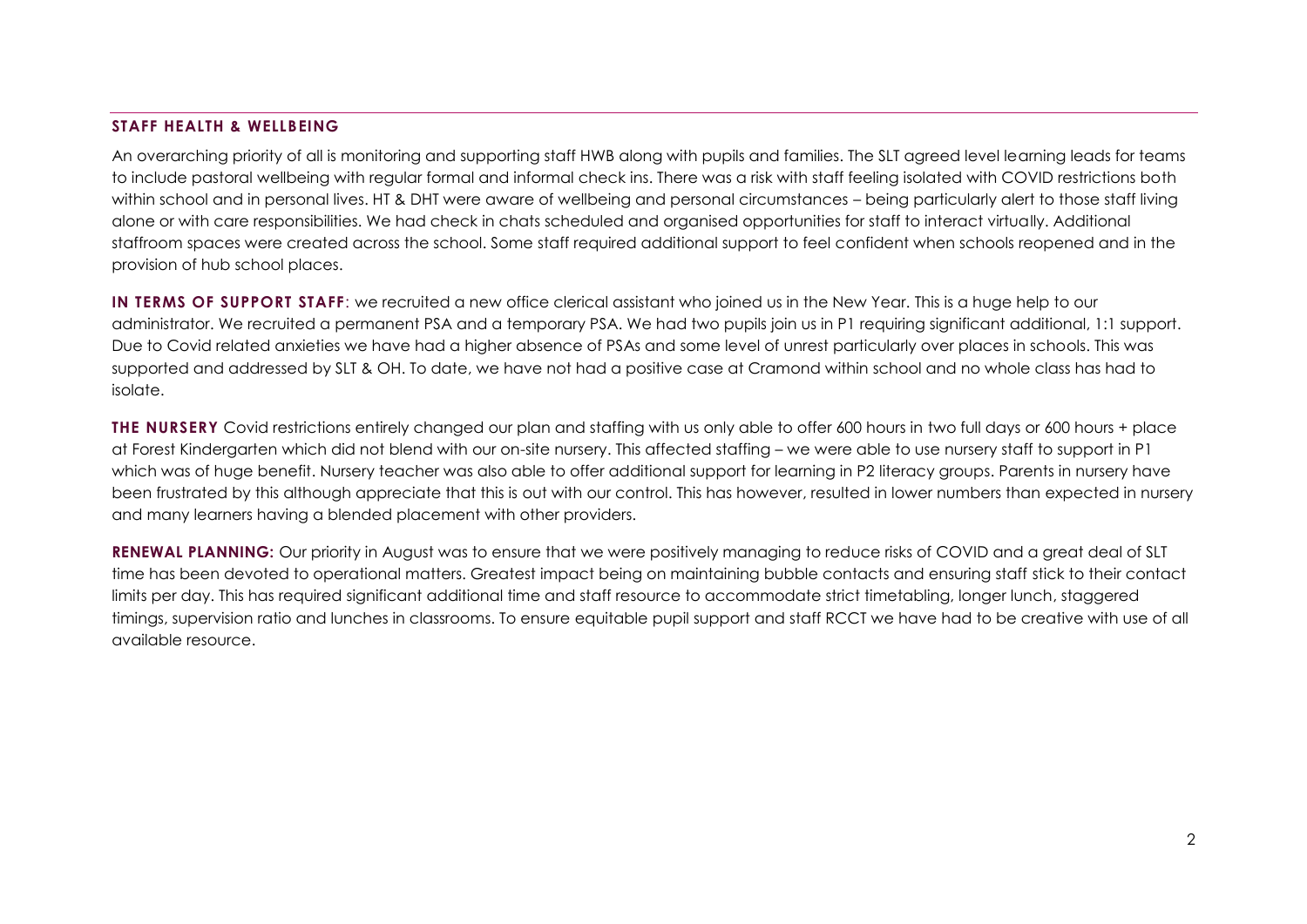#### **DIGITAL DEVELOPMENT**

Strategically we were determined to continue our staff skills development and pupil experience using digital technology to enhance learning and teaching. We shared our journey in a virtual visit with Education Scotland who then asked to dd us to example of good practice. Remote learning provision and systems are in place. P5-7 & all teachers have 1:1 iPad use with skills development for staff planned and delivered. In May/June 2020 We established whole school Team's logins and year group teams to develop learning online and in the classroom. Staff continued to share planning of learning on teams on a weekly basis and engage parents through both teams and learning journals.

- We have invested heavily into digital provision ensuring 1:1 in iPad in P5 P7 and teachers all having iPad air with pencil. P5-7 classrooms each have Apple TV to mirror screen and increase collaboration. Focus has been on creativity and inclusive use of iPad to support/enhance learning. A great deal of professional learning & skill sharing between staff and learners has been facilitated. We look forward to the EnpowerED Edinburgh prog to further enhance quality of digital L&T at Cramond.
- We targeted priority families at risk of missing out, requiring additional support or resources and increased parental contact. See PEF
- We set up virtual parent nights at the end of the previous session and shared virtual staff videos for meet the teacher in Sept. We used Microsoft forms to ensure we responded to parent and pupil feedback. This formed the basis of learning shared for the session ahead. There was excellent engagement in this across the school. Parents reported favourably on this, and the subsequent two virtual parents' evenings held in October and March. Digital windows into learning have been well received throughout the session, particularly in lockdown.
- Learning journals have been used extremely well as our ongoing reporting system to parents which links with our three yearly staged attainment meetings and assessment points which moderates and confirms professional judgement.
- At the attainment meetings across the year, DHT & SFL teacher meet with both class teachers and take on feedback from support staff also delivering targeted interventions. This also links to our strategic program of child planning meetings led by DHT across the session.
- Parent council, CAT sessions and learning & teaching meetings were all held virtually using creative ideas to engage and actively involve all stakeholders e.g., Padlet, breakout rooms, quizzes, use of chat, FAQ, live sessions, and clear communication. The school app and group call have been invaluable. Teaching staff have made excellent use of learning journals to communicate directly with families as individuals or a class.
- As a result of this intensive prep and clear strategy the move to online learning including live teaching with twice daily check ins and differentiated group teaching was almost seamless in second lockdown. Parent feedback confirms this.
- We have always tracked learner attendance and engagement in class or remotely we have been delighted with exceptionally high levels for both. Our tracing, monitoring and intervention programmes along with DHT & PSO led involvement ensured that all our priority families and pupils needs were met. Having hub places within the school allowed all our more vulnerable learners to be highly supported. Tracking their attainment shows progress being maintained and for some increased, despite lockdown.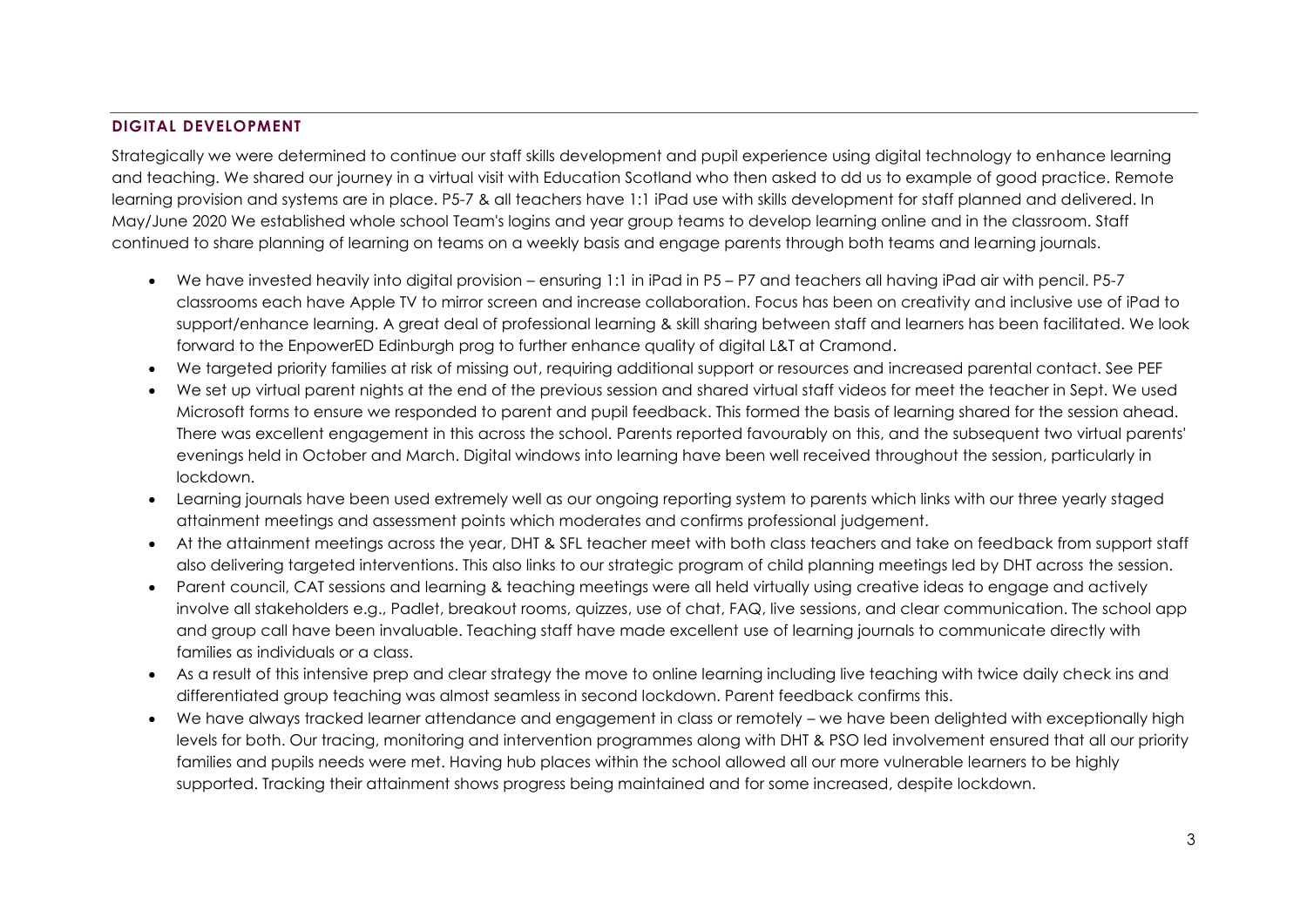## SUMMARY OF GRADES AND STATEMENTS

## **QI 1.3 LEADERSHIP OF CHANGE: SELF EVALUATED GRADE: 5**

| 1.3 Leadership<br>of Change                                   | <b>How are we doing?</b>                                                                                                                                                                                                                                                                                                                         | How do we know?                                                                                                                                                                                                                                                                                                                    | What are we going to do now?                                                                                                                                                                                                                                                                                                             |
|---------------------------------------------------------------|--------------------------------------------------------------------------------------------------------------------------------------------------------------------------------------------------------------------------------------------------------------------------------------------------------------------------------------------------|------------------------------------------------------------------------------------------------------------------------------------------------------------------------------------------------------------------------------------------------------------------------------------------------------------------------------------|------------------------------------------------------------------------------------------------------------------------------------------------------------------------------------------------------------------------------------------------------------------------------------------------------------------------------------------|
| Developing a<br>shared vision,<br>values & aims               | All staff have a noticeably clear<br>understanding of the social, economic, and<br>cultural context of Cramond. We use this<br>knowledge to positively impact on<br>outcomes for all learners and families.<br>Staff, pupils, and parents share a vision of<br>the school which is ambitious and focuses<br>on improvements in outcomes for all. | Through discussions and<br>$\bullet$<br>engagement with<br><i>stakeholders</i><br>Staff meetings pp attainment<br>$\bullet$<br>Child planning meetings -<br>$\bullet$<br>parents, staff & learners<br>Parent council meetings and<br>$\bullet$<br>feedback<br>Short survey at school and<br>stage levels<br>Engaging with learners | Revisit our values to ensure that we are<br>more inclusive of diversity, continue to<br>challenge/report and discuss impact of<br>inequality, prejudice and bullying<br>behaviours.<br>Involve all stakeholders in this refresh<br>and encourage active engagement in<br>responsible citizenship within the school<br>and the world.     |
| <b>Strategic</b><br>planning for<br>continuous<br>improvement | We ensure proposed changes demonstrate<br>the interconnectedness of the school and<br>community in improving learning and<br>outcomes for children and young people.<br>Senior leaders effectively guide and<br>manage the strategic direction and pace<br>of change at Cramond.                                                                 | Feedback parents, CPSC & staff.<br>Impact on learner's experiences<br>observed.<br>Staff skills development - protected<br>time to develop, share and support<br>each other.                                                                                                                                                       | Increase meaningful opportunities for<br>staff and pupils to lead learning across<br>the school and shape strategic<br>improvement.<br>Equalities group to include class<br>council representative at each stage<br>and all staff are both engaged &<br>involved.<br>Use of Education Scotland Learner<br><b>Participation and HGIOS</b> |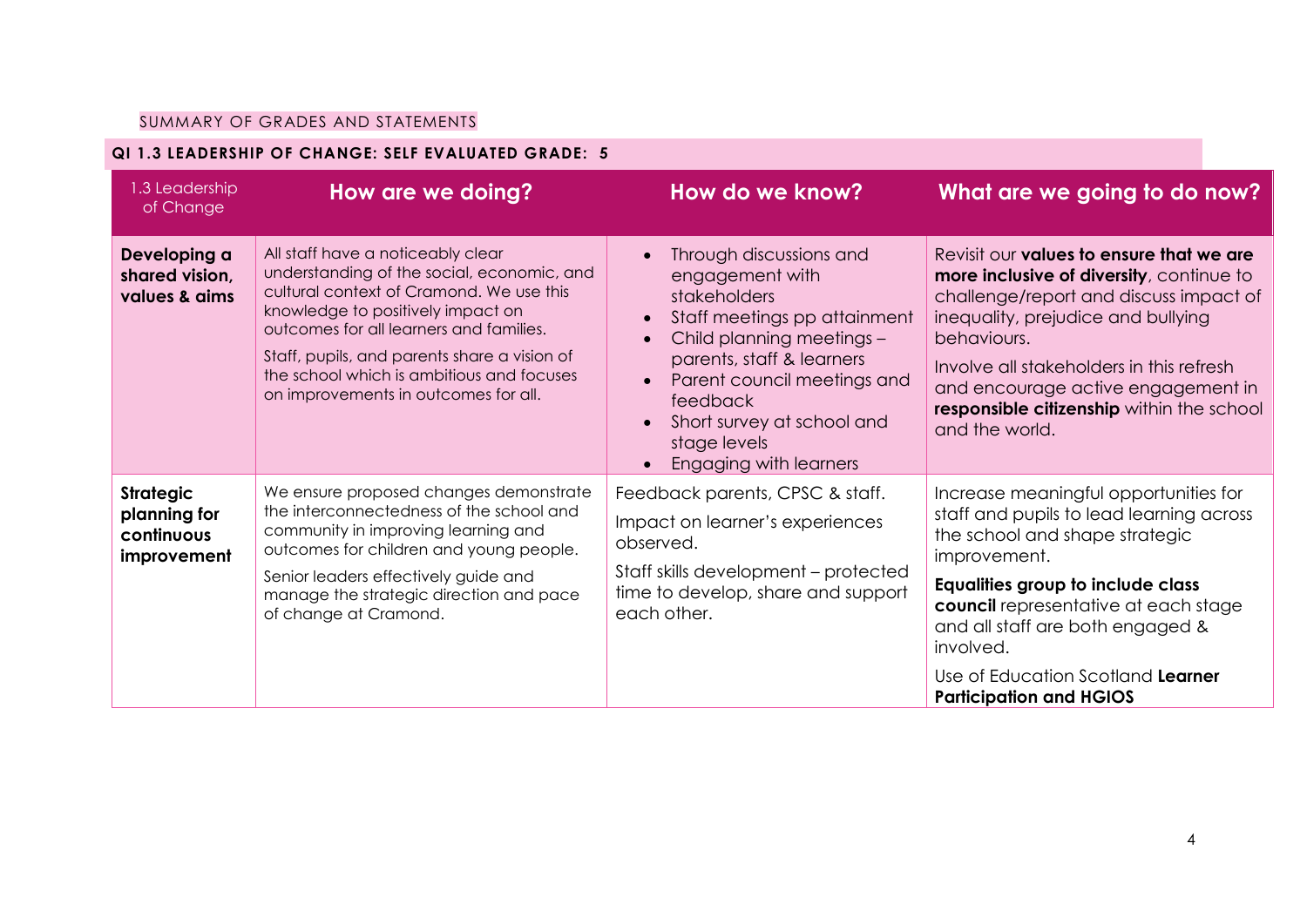|                                                              | QI 2.3 LEARNING, IEACHING AND ASSESSMENT. SELF EVALUATED GRADE. 4                                                                                                                                                                                                                                                                                                                                                                                                                                                                                                                                                                                                                                                                                             |                                                                                                                                                                                                                                                |                                                                                                                                                                                                                                                                                                                                                                                                                                                                                                                                                                                                                                                                        |
|--------------------------------------------------------------|---------------------------------------------------------------------------------------------------------------------------------------------------------------------------------------------------------------------------------------------------------------------------------------------------------------------------------------------------------------------------------------------------------------------------------------------------------------------------------------------------------------------------------------------------------------------------------------------------------------------------------------------------------------------------------------------------------------------------------------------------------------|------------------------------------------------------------------------------------------------------------------------------------------------------------------------------------------------------------------------------------------------|------------------------------------------------------------------------------------------------------------------------------------------------------------------------------------------------------------------------------------------------------------------------------------------------------------------------------------------------------------------------------------------------------------------------------------------------------------------------------------------------------------------------------------------------------------------------------------------------------------------------------------------------------------------------|
| QI<br>2.3 Learning,<br><b>Teaching</b><br>and Assessm<br>ent | How are we doing?                                                                                                                                                                                                                                                                                                                                                                                                                                                                                                                                                                                                                                                                                                                                             | How do we know?                                                                                                                                                                                                                                | What are we going to do now?                                                                                                                                                                                                                                                                                                                                                                                                                                                                                                                                                                                                                                           |
| <b>Learning and</b><br><b>Engagement</b>                     | The learning environment is built on positive, nurturing and<br>appropriately challenging relationships which lead to high-<br>quality learning outcomes.<br>We have an extremely high level of attendance and<br>engagement at school. Our pupil wellbeing survey for this<br>session evidences the active role of pupils leading their<br>learning in class, feeling confident in making mistakes and<br>asking for help. This has significantly improved year on year.<br>They understand how their achievements help them<br>develop knowledge and skills for learning and work.<br>Use of digital technology for remote learning across the<br>school and transformation in terms of staff skills in using<br>teams and learning journals to communicate | Observations &<br>professional<br>discussions at<br>individual &<br>collaborative staff<br>level<br>Investment into<br>resources - feedback<br>& discussion of<br>impact<br>Engagement monitor                                                 | Continue to develop high quality feedback<br>consistently across the school to ensure learners<br>have an accurate understanding of their<br>progress in learning and what they need to do to<br>improve. This also should be known to parents<br>and their views included in evaluation of learning<br>triangulation.<br>This will be further enhanced by planned focus on<br><b>moderation</b> to clearly identify planned learning<br>skills and means of assessment.<br>Greater focus on differentiation to ensure support<br>and challenge – well paced to meet the needs<br>of individual. All staff to engage with Edinburgh<br><b>Learns Teaching Charter.</b> |
| <b>Quality of</b><br>teaching                                | Our teaching is underpinned by our shared school vision<br>and values. We use a wide range of learning environments<br>and creative teaching approaches.<br>Learning is enriched and supported by our effective use of<br>digital technologies. We have 1:1 iPad in P5-7 with<br>significant investment in Apple TV and staff pedagogy<br>development to enhance learning, teaching & assessment.<br>All teachers have iPad Air & apple pencil as professional<br>tool with digital leadership embedded.<br>We use relevant contexts and resources to promote<br>curiosity, independence, and confidence. We aim to                                                                                                                                           | Sharing learning visits<br>& digital shadowing<br><b>Cramond Learns</b><br>anywhere strategy<br>review<br>Use be staff of TEAMS<br>Insights & tracking of<br>engagement and<br>attendance both<br>during remote<br>learning & face to<br>face, | Increase consistency and impact of skilled use of<br>both feedback and clear differentiation to<br>enable all learners to participate, achieve and<br>attain.<br>Personal Learning - particularly enhanced use of<br>digital (1:1 at second level) to <b>SUPPORT &amp;</b><br><b>CHALLENGE</b> all learners as individuals.<br>Continue focus on <b>DIGITAL skills</b> development.<br><b>CPL</b><br>Sharing & developing digital pedagogy.                                                                                                                                                                                                                            |

# **QI 2.3 LEARNING, TEACHING AND ASSESSMENT: SELF EVALUATED GRADE: 4**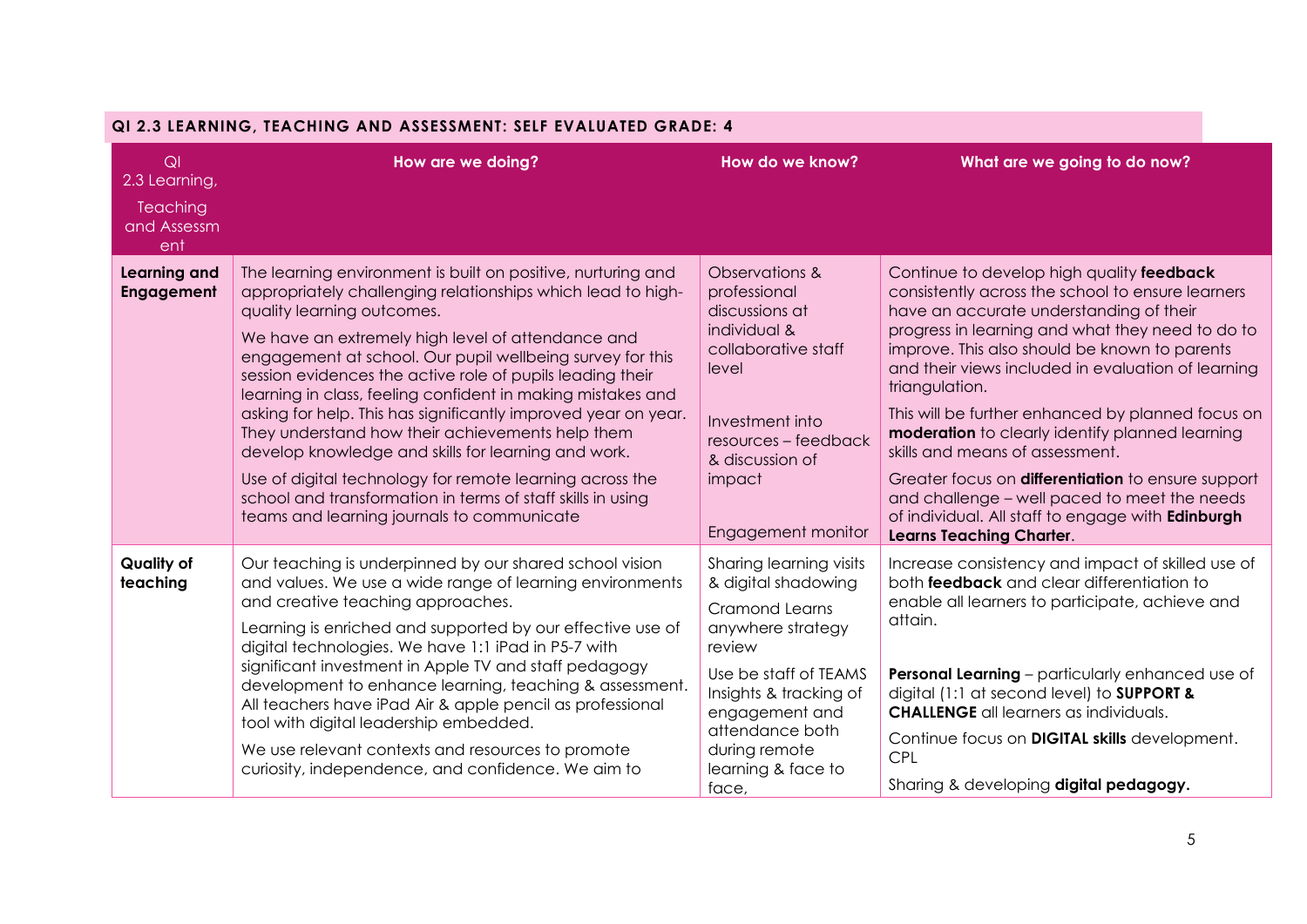|                                                 | develop higher-order thinking skills in all our learners having<br>them explain and make thinking visible.<br>Some staff use feedback effectively to inform and support<br>progress in learning.                                                                                                                                                                                                                                                                                                                                                                                                                                                                                                                                                                                                                                                                                                       |                                                                                                                                                                                                                                                                                                                                                                                             | Digital as means to achieve equity & inclusion for<br>all.                                                                                                                                                                                                                                                                                                                                                                                                         |
|-------------------------------------------------|--------------------------------------------------------------------------------------------------------------------------------------------------------------------------------------------------------------------------------------------------------------------------------------------------------------------------------------------------------------------------------------------------------------------------------------------------------------------------------------------------------------------------------------------------------------------------------------------------------------------------------------------------------------------------------------------------------------------------------------------------------------------------------------------------------------------------------------------------------------------------------------------------------|---------------------------------------------------------------------------------------------------------------------------------------------------------------------------------------------------------------------------------------------------------------------------------------------------------------------------------------------------------------------------------------------|--------------------------------------------------------------------------------------------------------------------------------------------------------------------------------------------------------------------------------------------------------------------------------------------------------------------------------------------------------------------------------------------------------------------------------------------------------------------|
| <b>Effective use</b><br><b>of</b><br>assessment | At key milestones, our assessments provide reliable,<br>diagnostic evidence which we use to report on the<br>progress of all children and young people and underpins<br>planning.<br>Formative assessment is strong feature by almost all staff. LI<br>are shared and linked to Es & OS. SC is co constructed by<br>most and digital technology is increasingly used as both<br>evidence and a means of engaging learners.<br>To triangulate a quality body of evidence is used to support<br>assessment judgements and decisions about next steps and<br>evidenced through both learning journals and learning<br>milestones portfolios.                                                                                                                                                                                                                                                              | <b>EDICT</b><br><b>Attainment Meetings</b><br>x <sub>3</sub><br>Use be staff of TEAMS<br>Insights & tracking of<br>engagement and<br>attendance both<br>during remote<br>learning & face to<br>face                                                                                                                                                                                         | <b>Cluster moderation and sharing of pedagogy</b><br>Greater focus on AIFL to ensure support and<br>challenge.<br>Focused <b>assessment</b> to inform professional<br>judgement and next steps in learning. All staff to<br>engage with Edinburgh Learns Teaching Charter.                                                                                                                                                                                         |
| Planning,<br>tracking, and<br>monitoring        | Planning is proportionate, manageable undertaken<br>collaboratively with stage colleagues and involving pupils.<br>Annual plans are shared with parents and learners, termly<br>outlines focus on skills and the 7 principles of CFE. The<br>weekly plans detail organisation and delivery of planned<br>learning. Plans are shared on TEAMS to involve parents.<br>There are robust, consistent processes in place to monitor<br>and evaluate learners' progress. Thus, ensuring that we<br>have clear information on individual attainment across<br>literacy, numeracy & HWB. There is an enhanced focus for<br>those facing additional challenges e.g., LAAC, PEF, young<br>carers, looked after children and those living with financial<br>hardship. We use this data to inform required supports and<br>to evaluate the effectiveness of interventions to improve<br>outcomes for all learners. | Well established and<br>effective thrice a<br>year attainment<br>meeting triangulating<br>information about<br>individuals with the<br>team around the<br>child - CTs, Stage<br>partners, SfL, PSA &<br>PSO led by DHT. This<br>data is tracked on<br><b>EDICT</b> and used to<br>inform next steps and<br>resource allocation<br>including PSAs and<br>interventions across<br>the school. | Revisit across the levels to ensure that we have<br>greater consistency of shared expectations for<br>standards to be achieved, have robust<br>arrangements for moderation across stages and<br>across the curriculum.<br>Our focus due to COVID has been literacy,<br>numeracy & HWB which we now need to apply<br>across the whole curriculum.<br>Revisit & refresh curriculum rationale and<br>mapping to ensure race equality and celebration<br>of diversity. |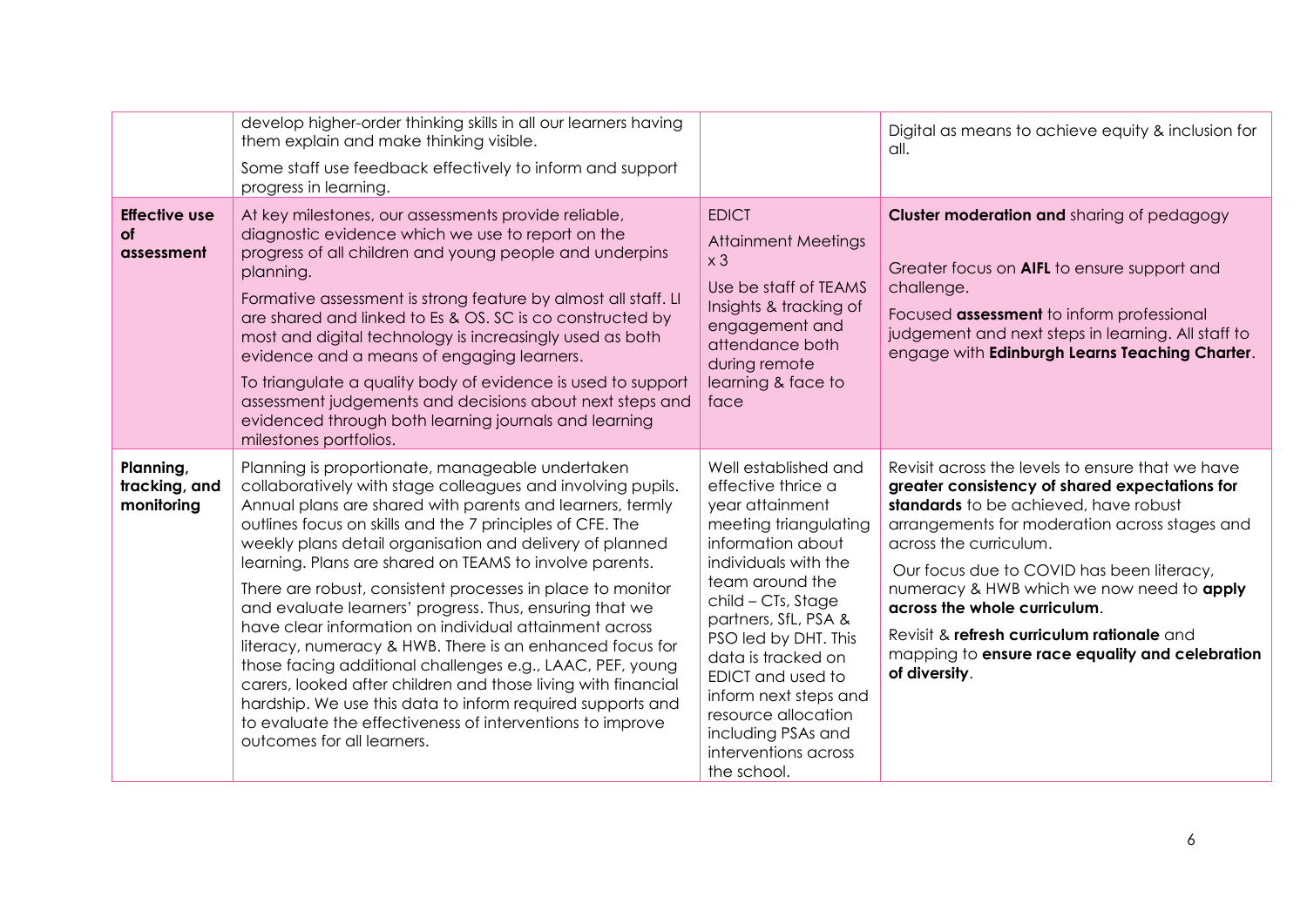| QI<br>3.1 Ensuring Wellbeing, Equality,<br>and Inclusion | How are we doing?                     | How do we know?              | What are we going to do now?         |
|----------------------------------------------------------|---------------------------------------|------------------------------|--------------------------------------|
| Wellbeing                                                | Cramond has a shared                  | Pupil survey results -       | Continue to use information          |
|                                                          | understanding of wellbeing and        | comparison city wide         | collated by our SHANARRI webs        |
|                                                          | respects individuality and dignity of | and tracked                  | to inform SfL, PSA and PSO led       |
|                                                          | all this is supported through our     | improvements over time       | interventions across the school.     |
|                                                          | Rights Respected School Aware.        | Evidence gathered and        | Link to PEF plan & personal          |
|                                                          | Each child at Cramond is respected    | shared to support            | <b>learning</b> commitment (Equity & |
|                                                          | as an individual with his/her own     | application for Rights       | Inclusion)                           |
|                                                          | needs, risks, and rights.             | <b>Respecting Gold Award</b> | Use information gathered in our      |
|                                                          | Staff and partners model behaviour    | May 2021                     | Pupil Wellbeing questionnaire to     |
|                                                          | and language which promotes and       | As part of our CPM           | support whole school                 |
|                                                          | supports the wellbeing of all.        | process, we ensure staff,    | improvement.                         |
|                                                          | Through on-going tracking and         | learners and partners        | Cluster engagement with SHINE        |
|                                                          | monitoring we ensure all children     | feel valued and              | program at P6 & P7, particularly     |
|                                                          | meet the SHANARRI indicators.         | supported. We ensure         | to support transition and            |
|                                                          | Relationships across our school       | the child's voice is at      | continue to monitor impact of        |
|                                                          | community are positive and            | the centre of this           | COVID on older learners.             |
|                                                          | supported. All staff are proactive in | process.                     | Continue to embed <b>UNCRC</b>       |
|                                                          | promoting positive relationships in   | Evidenced by our pupil       | through all areas of the             |
|                                                          | the classroom, playground, and        | wellbeing report findings    | Curriculum, maintaining our Gold     |
|                                                          | wider learning community.             | from 2021.                   | Award.                               |

## **QI 3.1 ENSURING WELLBEING, EQUALITY, AND INCLUSION SELF EVALUATED GRADE: 5**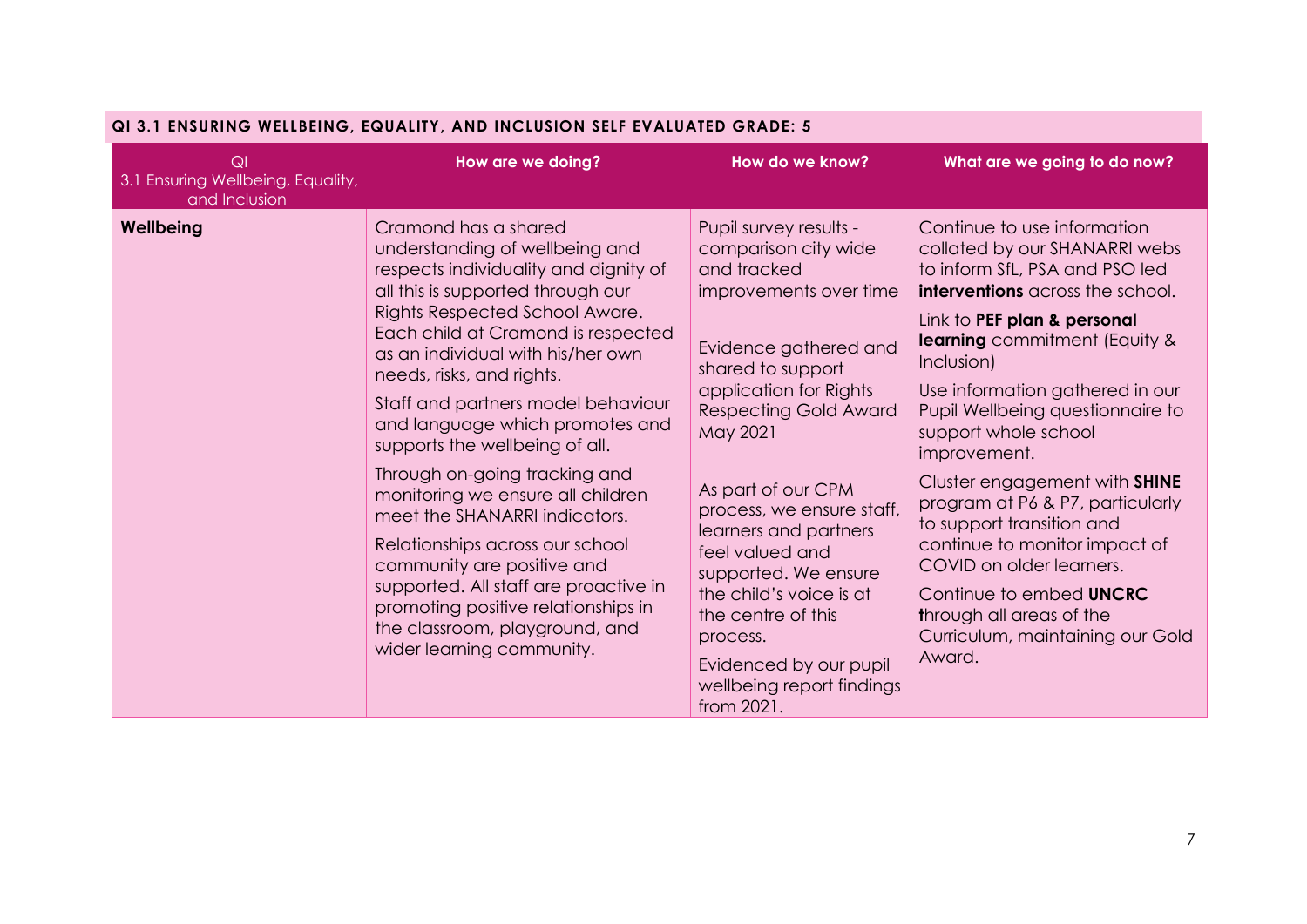| <b>Fulfilment of statutory duties</b> | Cramond complies and actively<br>engages with statutory requirements<br>and codes of practice.<br>Staff, learners, and partners know<br>expectations and are involved in<br>fulfilling duties to improve outcomes<br>for all.                                                                                                                                                                                                                                                                                                                                                                                                           | All staff engage up<br>regular professional<br>learning to ensure they<br>are fully up to date with<br>local and national<br>legislation affecting<br>learner rights, wellbeing,<br>and inclusion.                                                                                              | <b>Pastoral Notes</b> - increase<br>efficiency and impact by SLT.<br>Change of staff reporting &<br>recording system to streamline.<br>Class teacher use of SEEMIS:<br>register attendance, View<br>pastoral notes:                                                                                                                                                                                                                                      |
|---------------------------------------|-----------------------------------------------------------------------------------------------------------------------------------------------------------------------------------------------------------------------------------------------------------------------------------------------------------------------------------------------------------------------------------------------------------------------------------------------------------------------------------------------------------------------------------------------------------------------------------------------------------------------------------------|-------------------------------------------------------------------------------------------------------------------------------------------------------------------------------------------------------------------------------------------------------------------------------------------------|----------------------------------------------------------------------------------------------------------------------------------------------------------------------------------------------------------------------------------------------------------------------------------------------------------------------------------------------------------------------------------------------------------------------------------------------------------|
| <b>Inclusion and equality</b>         | Cramond has an inclusive ethos and<br>culture promoting equality which<br>leads to improved outcomes for all<br>learners. Learners are developing an<br>understanding of their rights,<br>equalities, and inclusion across the<br>school.<br>All learners feel they are well<br>supported to do their best.<br>Learners, staff, and stakeholders feel<br>they are treated with respect and in<br>a fair and just manner.<br>We have effective strategies and<br>interventions in place which are<br>improving attainment and<br>achievement for learners facing<br>challenges such as PEF, young<br>carers, LAC, and children with ASN. | Nature in Nurture groups<br>are running led by our<br>PSO.<br>Pupil survey results<br>positive comparison city<br>wide and tracked<br>improvements over time<br>at Cramond.<br>Evidence gathered and<br>shared to support<br>application for Rights<br><b>Respecting Gold Award</b><br>May 2021 | <b>Equality &amp; Diversity at Cramond in</b><br>action. Meaningful, relevant & active.<br>Revise stage curriculum maps -<br>increase diversity & ensure reflects race<br>equality.<br>Revising positive behaviour pedagogy:<br>Restorative practice<br>Paul Dix book group & pedagogy<br>Class circle time - pupil council<br>with ALL<br>Preventing, responding to, learning from<br>& recording all incidences of bullying,<br>racism, and prejudice. |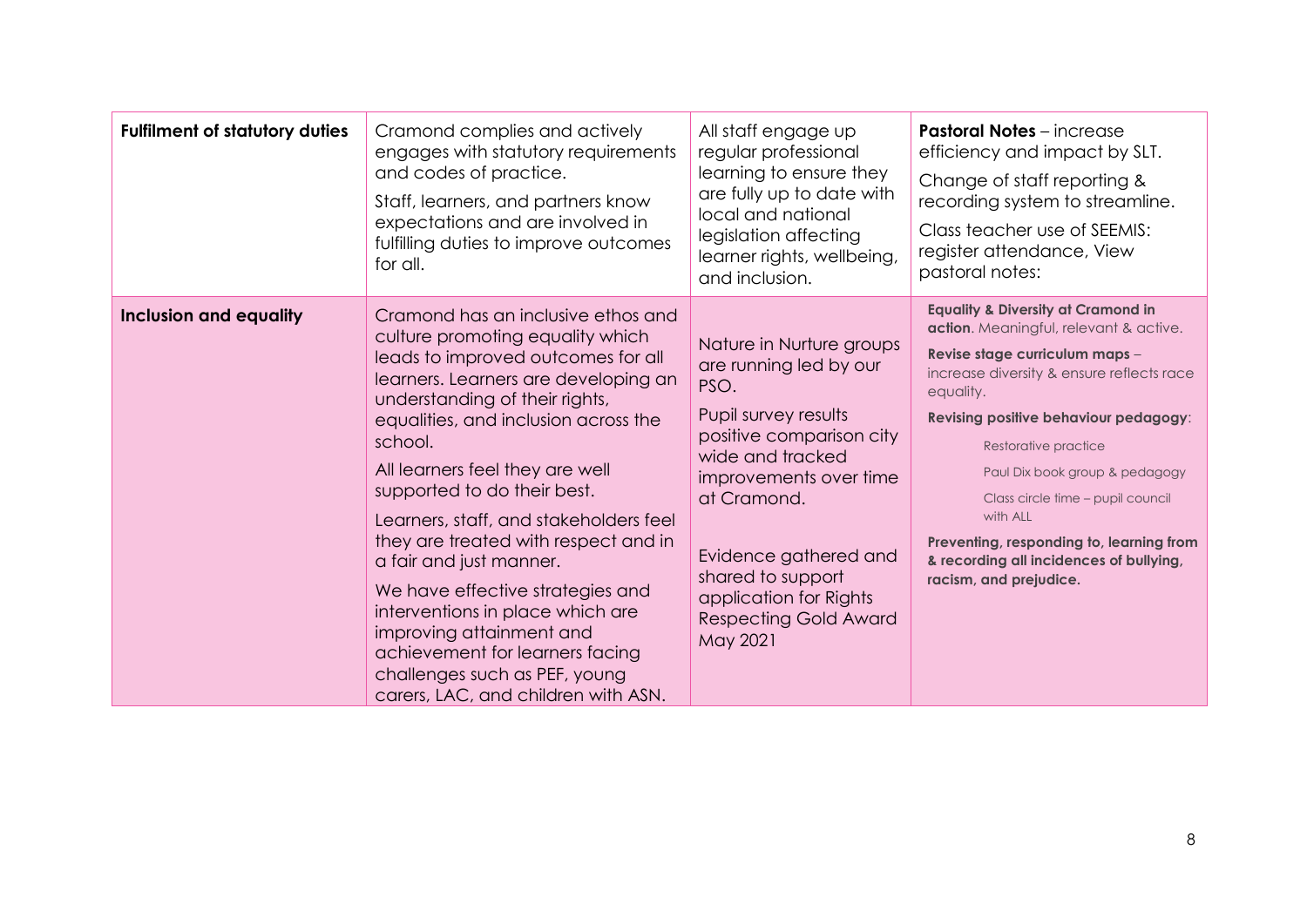| QI 3.2 RAISING ATTAINMENT AND ACHIEVEMENT. SELF-EVALUATED GRADE: 4 |                                                                                                                                                                                                                                                                                                                                                                                                                                                                                                                                                                                                                                                                                                                                                                                                                                                                         |                                                                                                                                                                                                                                                                                                                                                                                                                                                                                                                                                                                                                                                                                                                                                                                                                                  |                                           |  |  |
|--------------------------------------------------------------------|-------------------------------------------------------------------------------------------------------------------------------------------------------------------------------------------------------------------------------------------------------------------------------------------------------------------------------------------------------------------------------------------------------------------------------------------------------------------------------------------------------------------------------------------------------------------------------------------------------------------------------------------------------------------------------------------------------------------------------------------------------------------------------------------------------------------------------------------------------------------------|----------------------------------------------------------------------------------------------------------------------------------------------------------------------------------------------------------------------------------------------------------------------------------------------------------------------------------------------------------------------------------------------------------------------------------------------------------------------------------------------------------------------------------------------------------------------------------------------------------------------------------------------------------------------------------------------------------------------------------------------------------------------------------------------------------------------------------|-------------------------------------------|--|--|
| Q <sub>l</sub><br>3.2 Raising Attainment<br>and Achievement        | How are we doing?                                                                                                                                                                                                                                                                                                                                                                                                                                                                                                                                                                                                                                                                                                                                                                                                                                                       | How do we know?                                                                                                                                                                                                                                                                                                                                                                                                                                                                                                                                                                                                                                                                                                                                                                                                                  | <b>What are we</b><br>going to do<br>now? |  |  |
| <b>Attainment in</b><br>literacy and<br>numeracy                   | We have a clear understanding and<br>accurate picture of attainment across<br>the school. Attainment across the school<br>is generally strong. Any dips are<br>investigated and targeted through<br>range of intervention-based program.<br>Time has been invested to ensure staff<br>planning, moderation and differentiation<br>works in triangulation to support<br>professional judgement in order to<br>achieve a level. Data underpins this<br>validation.<br>We had an intake of new pupils which<br>has impacted attainment data.<br>P7 is lower attaining – it has a number of<br>pupils working at individual milestones<br>with specific ASN and associated<br>supports, Spaces at Cramond are limited<br>for non-catchment places to upper<br>primary, so new pupils join at later stage<br>of school. There was also the cumulative<br>effect of lockdown. | <b>ACEL data</b><br>Robust tracking system with three annual<br>attainment meetings at stage level with SIT &<br><b>SFL</b><br>Use of EDICT to track and monitor progress and<br>inform support allocated<br>Moderated Use of Es & Os, progression<br>pathways, benchmarks and professional<br>dialogue ongoing and at regular attainment<br>meetings.<br>Our support overview is flexible and responsive<br>to evolving needs of individuals and groups.<br>NUMERACY LIST/TALK READING WRITING<br>100.0%<br>90.0%<br>80.0%<br>70.0%<br>track<br>60.0%<br>50.0%<br>$5\overline{a}$<br>40.0%<br>P1<br>30.0%<br>P4<br>20.0%<br>10.0%<br>$\equiv$ P7<br>0.0%<br>92.2%<br>88.2%<br>82.4%<br>90.2%<br>P1<br>77.8%<br>77.8%<br>92.6%<br>76.54%<br>P4<br>68.6%<br>P7<br>62.7%<br>94.1%<br>76.5%<br>By subject area Cramond PS June 2021 |                                           |  |  |
| <b>Attainment over</b><br>time-Overall quality                     | Across all curricular areas we have<br>aimed to raise attainment for all learners.                                                                                                                                                                                                                                                                                                                                                                                                                                                                                                                                                                                                                                                                                                                                                                                      | Staff training on achievement of a level.                                                                                                                                                                                                                                                                                                                                                                                                                                                                                                                                                                                                                                                                                                                                                                                        | To ensure<br>learners are                 |  |  |

#### **QI 3.2 RAISING ATTAINMENT AND ACHIEVEMENT**. **SELF-EVALUATED GRADE: 4**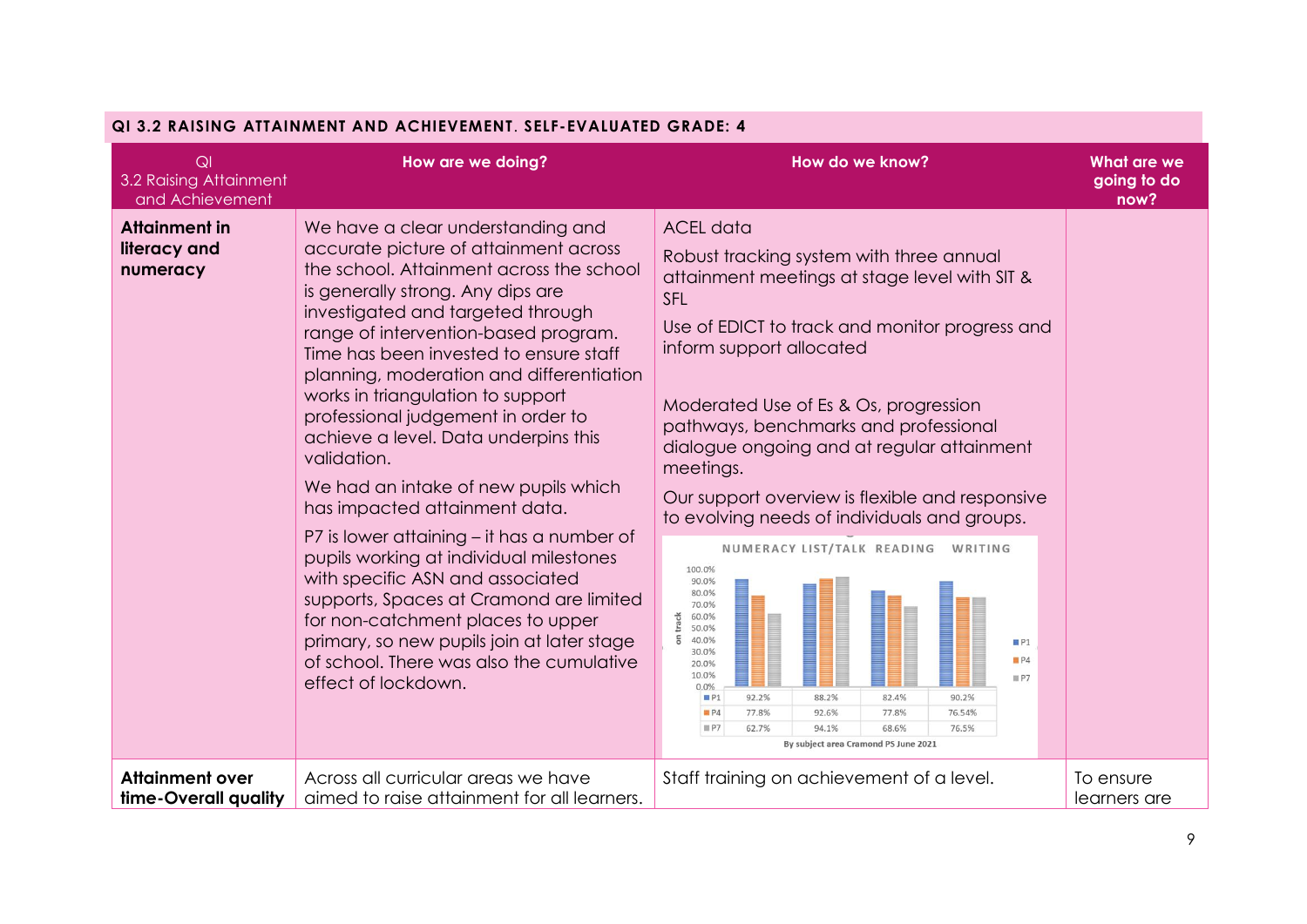| of learners'<br>achievement              | Most learners make good progress from<br>their prior levels of attainment. Staff<br>make effective use of assessments and<br>are developing a shared understanding<br>of standards to make professional<br>judgements about how well learners are<br>learning and progressing. A robust<br>tracking system together with effective<br>interventions ensures continuous progress<br>for learners across the curriculum<br>including points of transition.<br>Our learners are successful, confident,<br>exercise responsibility and contribute to<br>the life of the school, the wider<br>community and as global citizens.                    | See Most children and young people are<br>attaining appropriate levels.<br>The school's data demonstrates our current<br>learners are making good progress, the impact<br>of COVID has been noted.<br>Attendance levels are high and improving.<br>Exclusion rates are low and inclusion is<br>successful for all.                                                                                                                                                                                                                                                                                                                                                                                            | appropriately<br>challenged to<br>exceed<br>current levels<br>$\circ$ f<br>achievement.<br>Further<br>development<br>work on<br>differentiation<br>is required. |
|------------------------------------------|-----------------------------------------------------------------------------------------------------------------------------------------------------------------------------------------------------------------------------------------------------------------------------------------------------------------------------------------------------------------------------------------------------------------------------------------------------------------------------------------------------------------------------------------------------------------------------------------------------------------------------------------------|---------------------------------------------------------------------------------------------------------------------------------------------------------------------------------------------------------------------------------------------------------------------------------------------------------------------------------------------------------------------------------------------------------------------------------------------------------------------------------------------------------------------------------------------------------------------------------------------------------------------------------------------------------------------------------------------------------------|-----------------------------------------------------------------------------------------------------------------------------------------------------------------|
| <b>Equity for all</b><br><b>learners</b> | Positive discrimination to track and<br>monitor individual progress and<br>attainment of priority pupils including<br>care experienced, those affected by<br>poverty, ASN, family trauma,<br>bereavement or domestic abuse.<br>All staff knowledgeable about school<br>and own class pastoral needs. Excellent<br>communication to support, engage and<br>involve all families from class teacher<br>comms in learning journals, to whole<br>school, to targeted groups, through<br>CPSC parent council links and excellent<br>CPM system led by DHT in order to<br>support individuals and raise<br>attainment/engagement and<br>attendance. | Support & challenge to groups and individuals<br>as identified by tracking & monitoring systems.<br>Support/challenge include high-quality city-<br>wide intervention prog (Phonological<br>awareness resource, RRI, Fresh Start, SEAL,<br>Numicon Breaking Barrier, Power of 1, IDLS, use<br>of assistive technology accessibility features on<br>personal devices. HWB/pastoral support for<br>individuals & families with PSO.<br>Closing the Gap staff resource target at P4 &<br>P7 with additional support using own staff<br>resource availability to enhance support in P1 &<br>P2 for both literacy & numeracy.<br>COVID Distress funding enabled Nature and<br>Nurture prog for identified program. |                                                                                                                                                                 |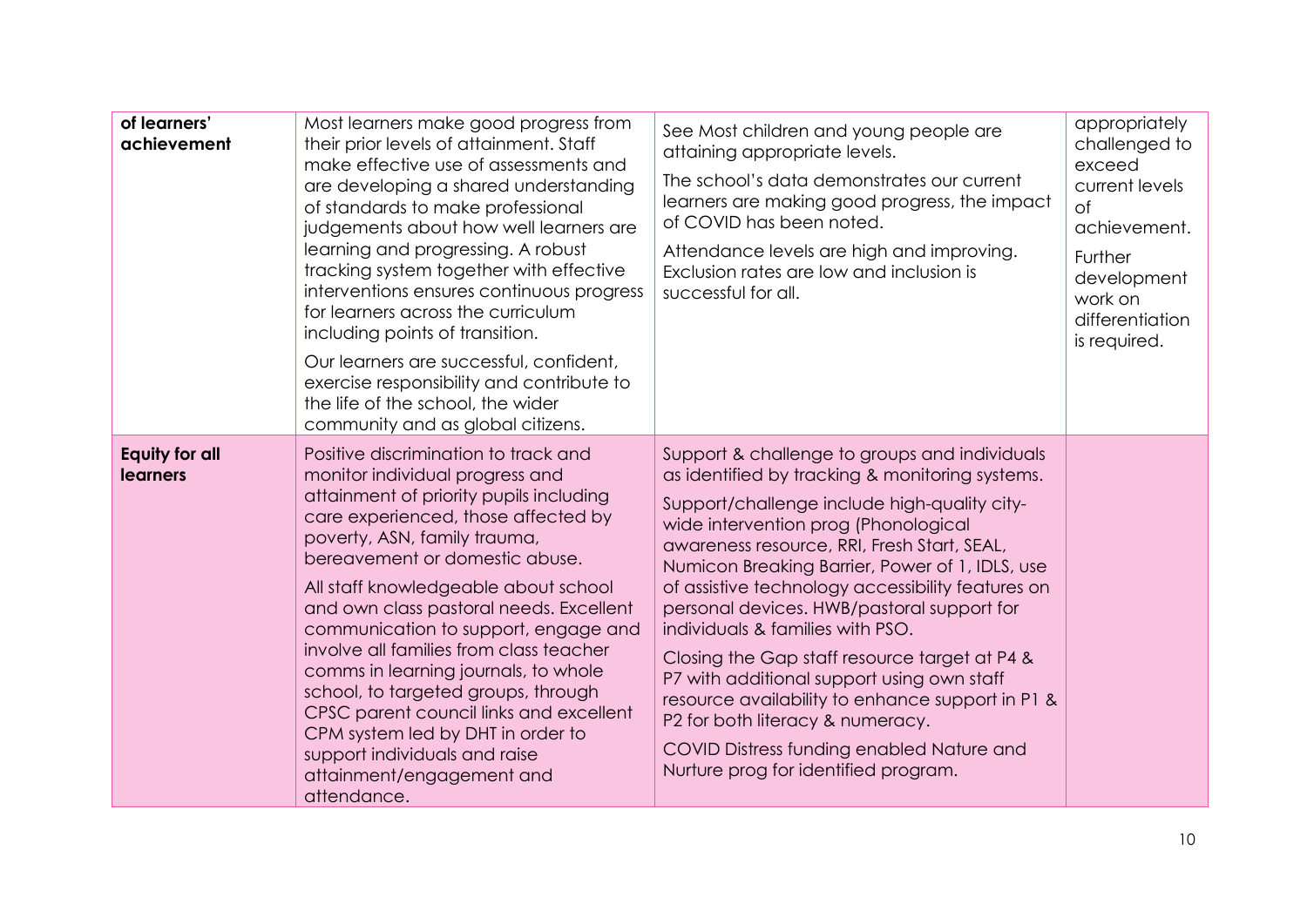| Care experienced grant for additional tutoring |  |
|------------------------------------------------|--|
|------------------------------------------------|--|